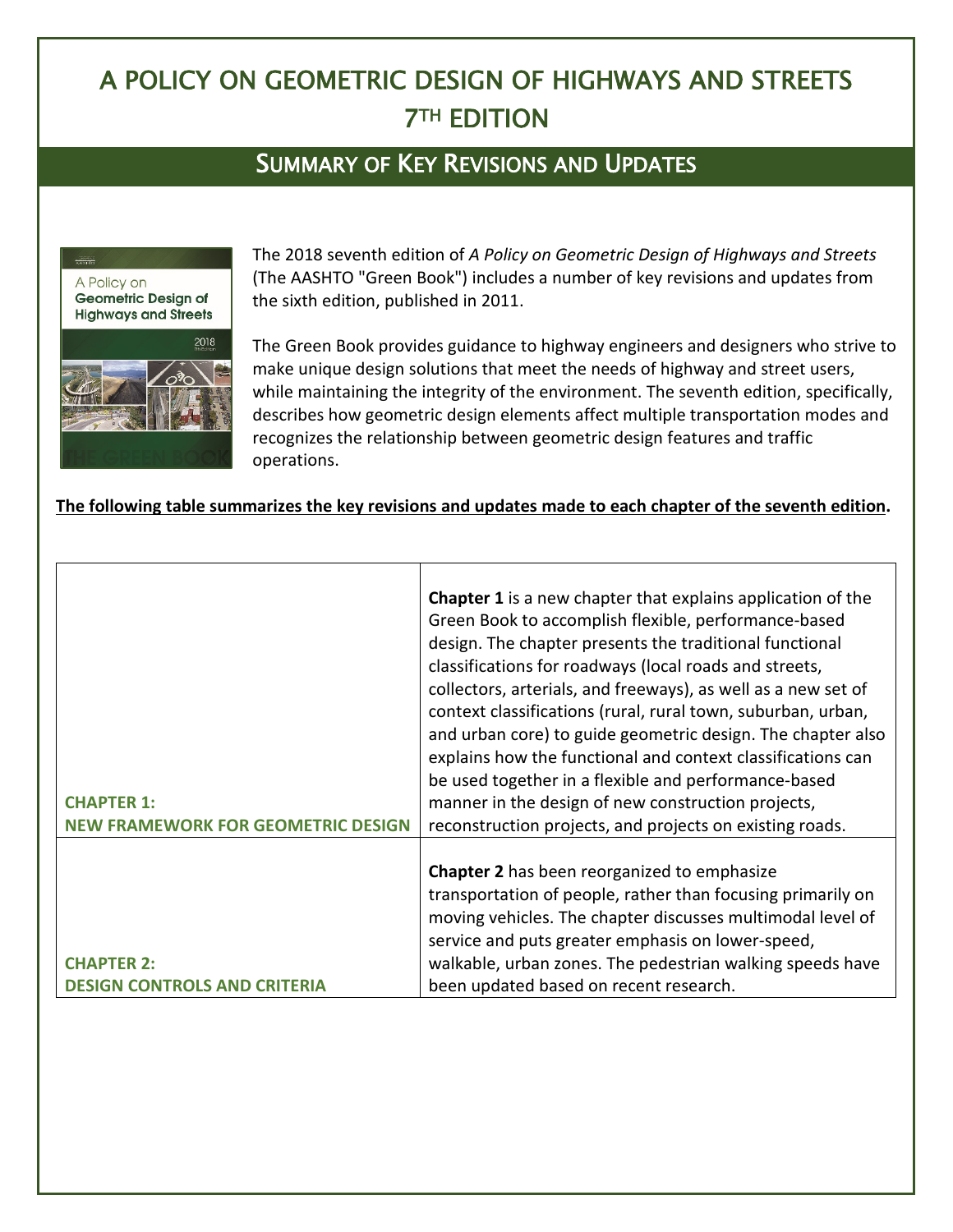| <b>CHAPTER 3:</b><br><b>ELEMENTS OF DESIGN</b>          | The key changes to Chapter 3 include the following:<br>Added an 85 mph [140 km/h] design speed to the<br>tables for stopping sight distance<br>Explained how to compute superelevation and<br>minimum radius for design speeds greater than 80<br>mph [130 km/h]<br>Provided more flexibility in the distribution and rate<br>of rotation of superelevation in superelevation<br>transitions<br>Added an equation to check for potential oversupply<br>of superelevation through superelevation transitions                                                       |
|---------------------------------------------------------|-------------------------------------------------------------------------------------------------------------------------------------------------------------------------------------------------------------------------------------------------------------------------------------------------------------------------------------------------------------------------------------------------------------------------------------------------------------------------------------------------------------------------------------------------------------------|
|                                                         |                                                                                                                                                                                                                                                                                                                                                                                                                                                                                                                                                                   |
| <b>CHAPTER 4:</b><br><b>CROSS SECTION ELEMENTS</b>      | The key changes to Chapter 4 include the following:<br>Expanded discussion of driveway width guidelines<br>Expanded discussion of median geometry to reduce<br>cross-median crashes<br>Updated noise abatement discussion based on latest<br>FHWA guidance                                                                                                                                                                                                                                                                                                        |
|                                                         |                                                                                                                                                                                                                                                                                                                                                                                                                                                                                                                                                                   |
| <b>CHAPTER 5:</b><br><b>LOCAL ROADS AND STREETS</b>     | Chapter 5 now includes the following:<br>Revised rural traveled way and shoulder widths to<br>more right-sized values<br>Added material presenting design speed ranges for<br>specific contexts<br>Added a new section on driveways in rural areas<br>Revised discussions of lane widths for urban streets<br>to better align with the guidance for urban arterials<br>Reorganized discussion of recreational roads and<br>special purpose roads into separate sections<br>Updated minimum curve radii for unpaved roads<br>based on U.S. Forest Service guidance |
|                                                         |                                                                                                                                                                                                                                                                                                                                                                                                                                                                                                                                                                   |
|                                                         | Chapter 6 now includes the following:<br>Revised rural traveled way and shoulder widths to<br>more right-sized values<br>Added material presenting design speed ranges for<br>specific contexts<br>Added discussion of high-speed to low-speed<br>transition zones                                                                                                                                                                                                                                                                                                |
| <b>CHAPTER 6:</b><br><b>COLLECTOR ROADS AND STREETS</b> | Revised discussions of lane widths for urban streets<br>to better align with the guidance for urban arterials                                                                                                                                                                                                                                                                                                                                                                                                                                                     |
|                                                         |                                                                                                                                                                                                                                                                                                                                                                                                                                                                                                                                                                   |